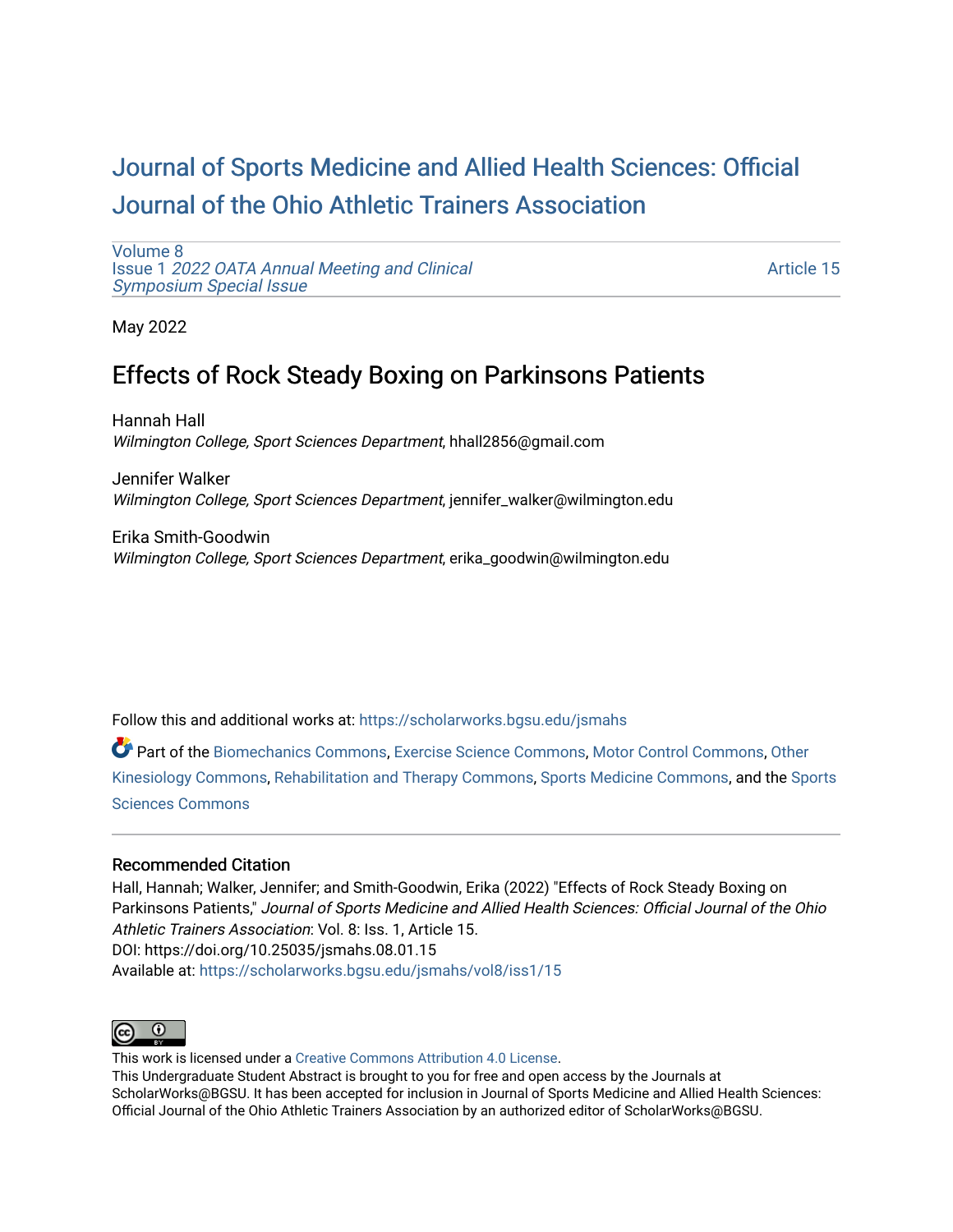## *Effects of Rock Steady Boxing on Parkinsons Patients*

Hannah Hall; Erika Smith-Goodwin PhD, AT, ATC; Jennifer Walker M.A., AT, ATC; Eric Dick MBA, AT

Wilmington College, Sport Sciences Department

### *OBJECTIVE*

Rock Steady Boxing's (non-profit organization) program goal is improving Parkinson's patients' quality of life through a non-contact, boxing-based fitness class. The purpose of this study was to investigate the effects of Parkinson's patients perceived improvement on proprioception from one hospital-based Rock Steady Boxing Program. The program was led by athletic trainers and physical therapists.

#### *DESIGN.and.SETTING*

Descriptive survey. Independent variable: Parkinson's patients' stage of Parkinson's and gender. Dependent variable: their perceptions of their improvements. Survey distributed via hard copy by class instructor.

#### *PARTICIPANTS*

A convenience sample of 26 participants was used with a  $69\%$  (N=18) return rate. 61%(n=11) were males,  $33%$ (n=6) were females, and  $0.05\%$  (n=1) were missing values. Stage of Parkinson's disease:  $39\%$ (n=7) were Stage 2(moderate),  $33\%$ (n=6) were Stage 1(mild), and  $28\%$ (n=5) were missing values. The program was conducted 3 days a week,  $100\%$ (n=18) participated 3 days. Patients participated between 1-8 years in the program.

#### *INTERVENTION*

13 question survey instrument: 12 questions collected quantitative data and 1 question collected qualitative data. Face validity and content validity was established. College IRB and Hospital IRB was approved. Quantitative descriptive statistics (frequency counts and percentages) and Pearson Chi Square Test (variable: gender) and Kruskal Wallis Tests

(variable: Parkinson's stage) were used. Alpha level was set at p=0.05 *a priori.* 

#### *MAIN.OUTCOME.MEASURE*

Likert scale survey was used with one fill in the blank question.

#### *RESULTS*

 $50\%$ (n=9) of participants chose "Agree" while 44%(n=8) chose "Disagree"/"Strongly Disagree" on improved balance.  $94\frac{1}{7}$ chose "Strongly Agree"/"Agree" on improved coordination.  $94\%$ (n=17) chose "Strongly Agree"/"Agree" on improved walking. There was no statistically significant difference between stage 1 and stage 2 Parkinson's patients.  $100\%(n=7)$  Stage 2(moderate) patients "Strongly Agree"/"Agree" the program improved independence at home.  $100\%$ (n=6) patients with stage 1(mild) "Strongly Agree"/"Agree" their coordination has improved. There was no statistically significance difference between the difference in male and female participants.  $61\frac{1}{1}$ male and  $27.6\%$  (n=5) females "Strongly Agree"/"Agree" with improving their coordination.  $66.7\%$  (n=12) of patients "Strongly Agree"/"Agreed" and  $11.1\%$ (n=2) "Disagreed" their memory improved. 71%(n=12) "Strongly Agree"/"Agree" the program decreased the number of falls. 90%(n=16) "Strongly Agree"/"Agree" physical exercise has slowed their progression of Parkinson's disease. 100%(n=18) "Strongly Agree"/"Agree" with the statement that they enjoyed the class.

#### *CONCLUSION*

The results of this study show Rock Steady Boxing Program has several positive effects on the Parkinson's patients. Athletic Trainers